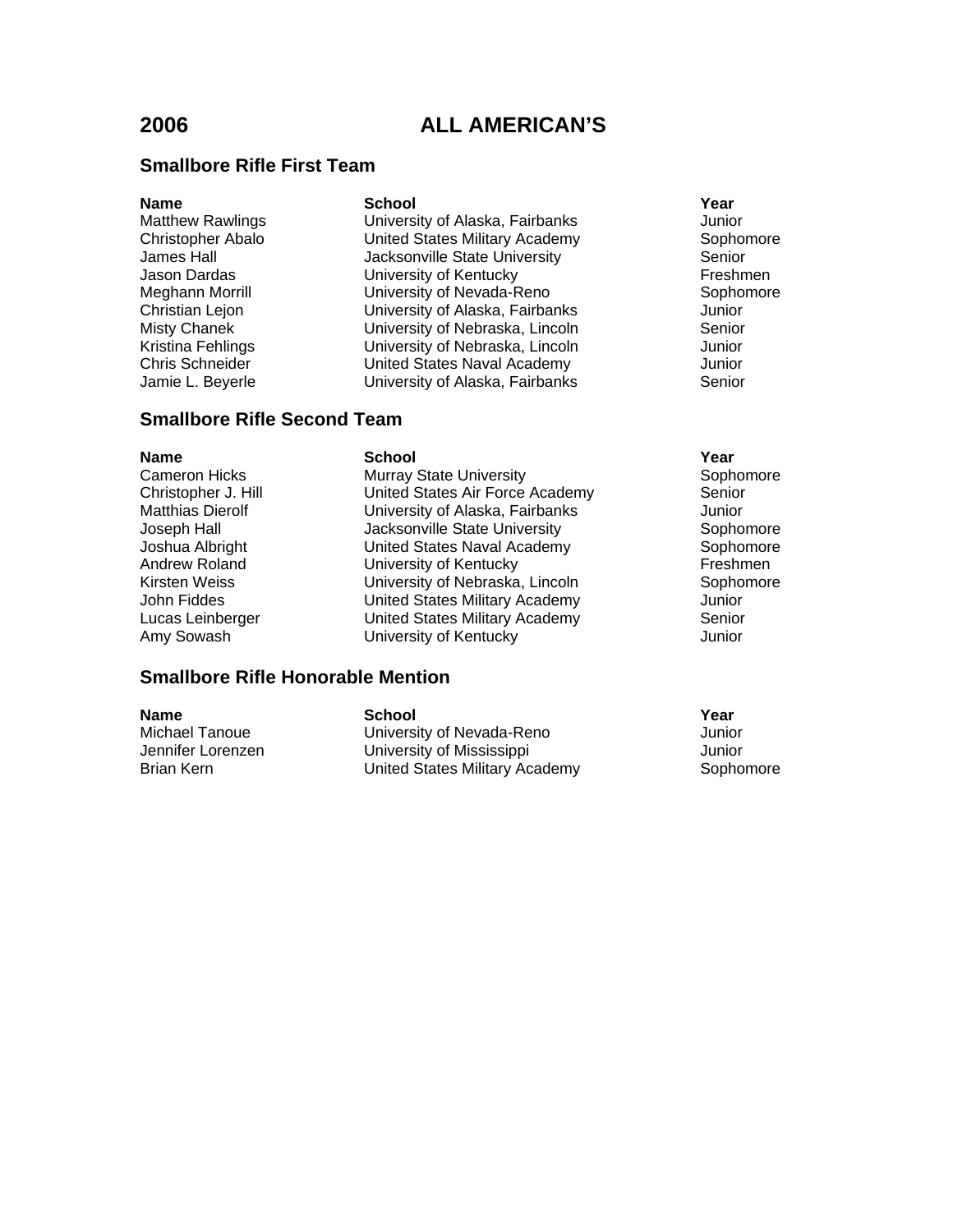### **Air Rifle First Team**

### **Name School School School Xear**

Joseph Hall **Supple State University** Sophomore Sophomore Andrea Franzen **Mandrid Christian University of Nebraska**, Lincoln **Christopher Abalo**<br>
Christopher Abalo **Mandrid Christian United States Military Academy** Sophomore United States Military Academy Matthew Rawlings University of Alaska, Fairbanks Junior Shannon Wilson University of Mississippi Sophomore<br>Meghann Morrill University of Nevada-Reno Sophomore University of Nevada-Reno Sophor<br>
University of Alaska, Fairbanks Senior<br>
Senior Jamie L. Beyerle **University of Alaska, Fairbanks** Sarah Bergman United States Naval Academy Junior University of Kentucky **Freshmen** Matthias Dierolf University of Alaska, Fairbanks Junior

## **Air Rifle Second Team**

### **Name School Year** Misty Chanek University of Nebraska, Lincoln Senior Michael Tanoue University of Nevada-Reno Junior Amy Sowash **Communist Controller University of Kentucky** Communist Controller Munior David Amiot United States Military Academy Sophomore Bryant Wallizer **Murray State University** Freshmen Christian Lejon University of Alaska, Fairbanks Junior<br>
Kristina Fehlings University of Nebraska, Lincoln Junior University of Nebraska, Lincoln Junior James Hall **The State University** Senior Senior Senior Krissey Bahnsen **Example Sophomore** University of Memphis **Sophomore** Sophomore Leah Wilcox University of Texas, El Paso Junior Lisa Kunzelman United States Naval Academy Freshman

## **Air Rifle Honorable Mention**

**Name School Year** Joshua Albright United States Naval Academy Sophomore John Fiddes United States Military Academy Junior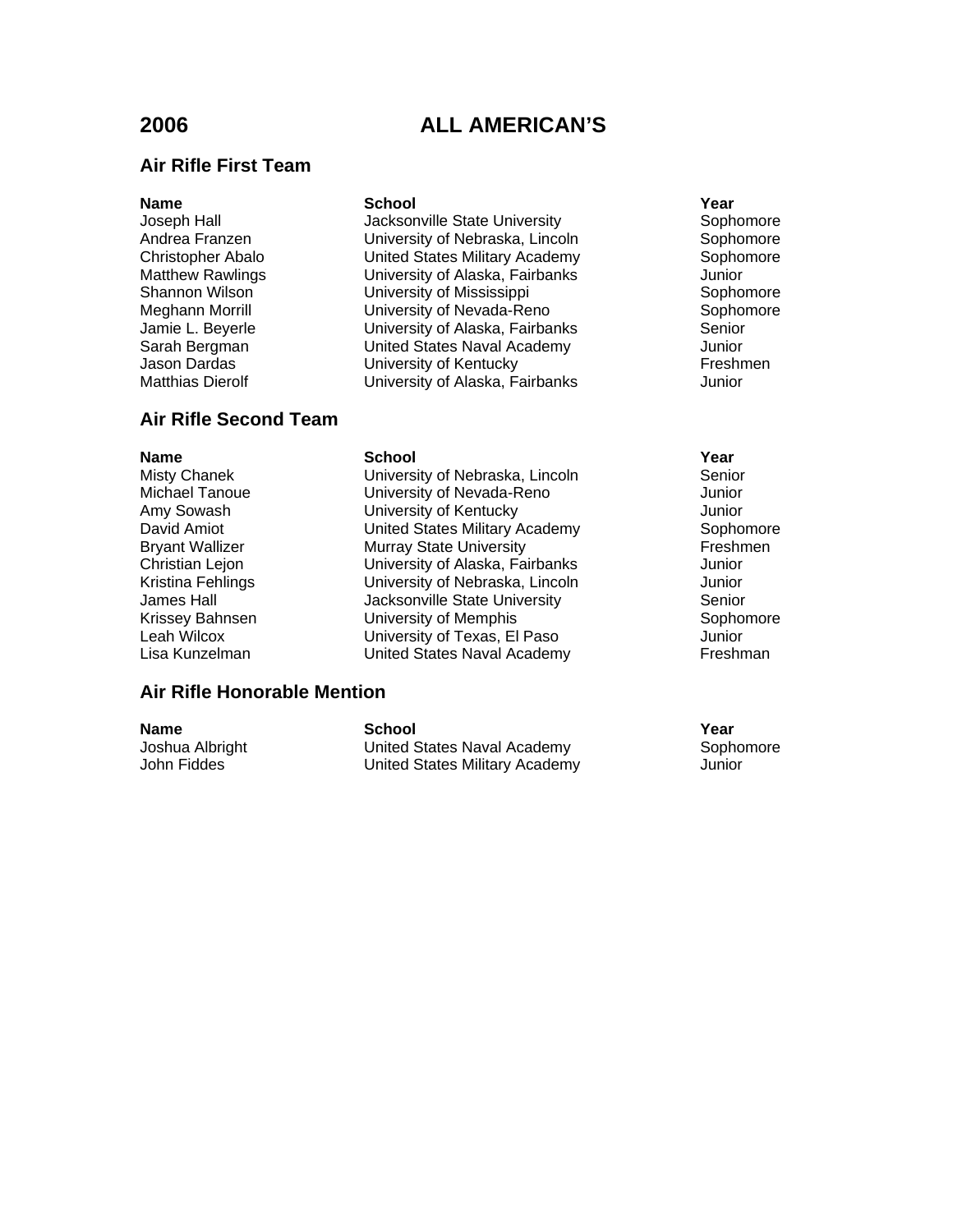# **Free Pistol First Team**

| <b>Name</b>    | <b>School</b>                         | Year     |
|----------------|---------------------------------------|----------|
| Jameson Boscow | United States Military Academy        | Junior   |
| Kyle Nagao     | University of California, Irvine      | Senior   |
| Javier Roman   | The Citadel                           | Senior   |
| Daipan Lee     | Massachusetts Institute of Technology | Junior   |
| Cody Owsley    | Johnson County Community College      | Freshmen |

# **Free Pistol Second Team**

| Name                | <b>School</b>                  | Year      |
|---------------------|--------------------------------|-----------|
| Maxwell Pappas      | United States Military Academy | Senior    |
| Jacob Yanofsky      | United States Naval Academy    | Senior    |
| Stephen Whiteway    | United States Naval Academy    | Senior    |
| Sean Ragay          | Golden West College            | Freshmen  |
| Tucker F. Stachitas | United States Naval Academy    | Sophomore |
|                     |                                |           |

# **Free Pistol Honorable Mention**

| Name             | School                                | Year   |
|------------------|---------------------------------------|--------|
| Anthony Douglass | The Ohio State University             | Senior |
| Walter C. Lin    | Massachusetts Institute of Technology | Senior |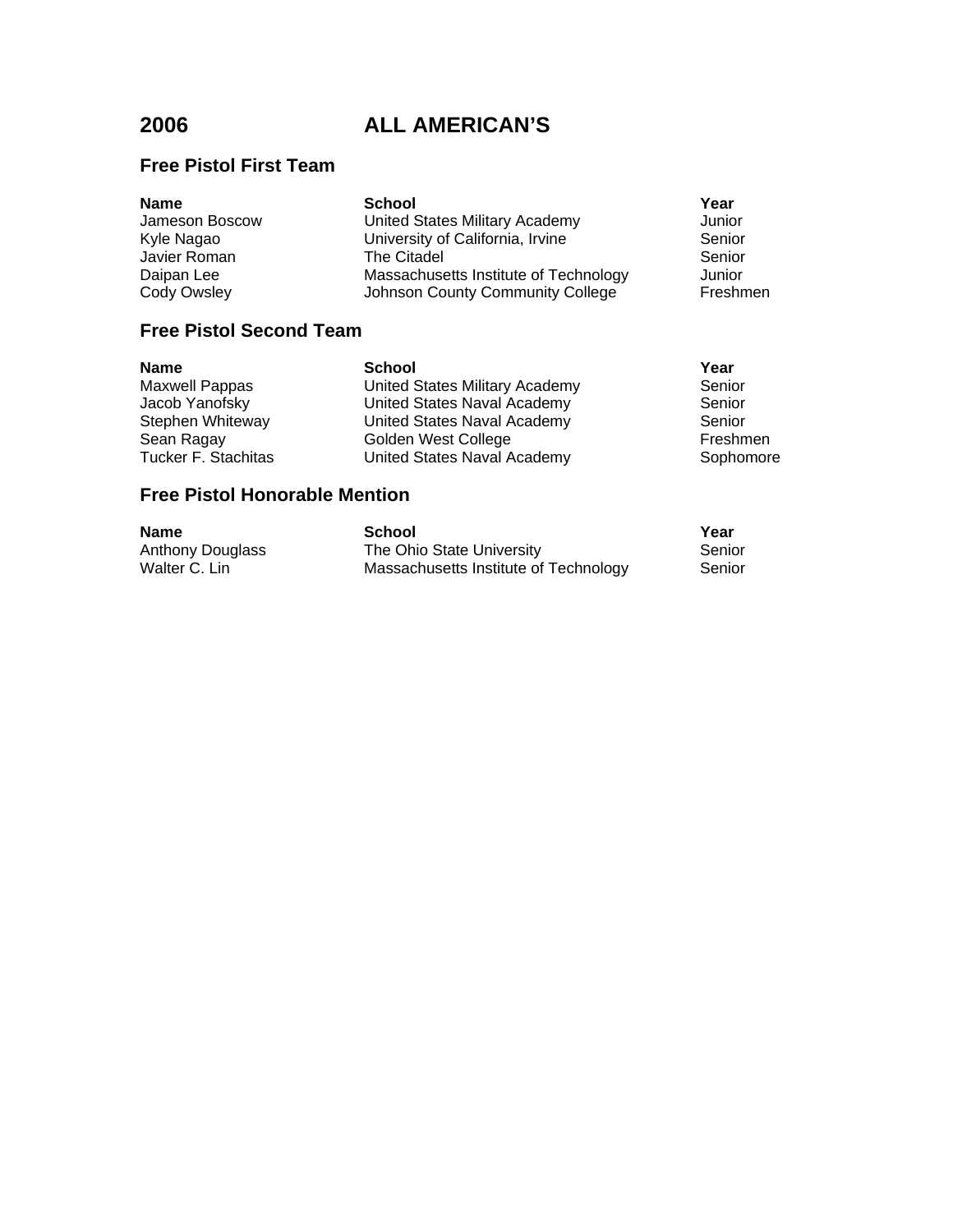# **Standard Pistol First Team**

| <b>Name</b>             | <b>School</b>                         | Year   |
|-------------------------|---------------------------------------|--------|
| <b>Charles Mardis</b>   | The Ohio State University             | Senior |
| Diana Nee               | Massachusetts Institute of Technology | Junior |
| <b>Maxwell Pappas</b>   | United States Military Academy        | Senior |
| Jacob Yanofsky          | United States Naval Academy           | Senior |
| <b>Anthony Douglass</b> | The Ohio State University             | Senior |

# **Standard Pistol Second Team**

| Name                                      | <b>School</b>                         | Year      |
|-------------------------------------------|---------------------------------------|-----------|
| Javier Roman                              | The Citadel                           | Senior    |
| Larry E. Camp                             | United States Naval Academy           | Junior    |
| Joshua Cox                                | United States Merchant Marine Academy | Sophomore |
| David H. Bennett                          | United States Naval Academy           | Junior    |
| Teresa Meyer                              | The Ohio State University             | Sophomore |
| Area Healt Blorid Historical L. Microsoft |                                       |           |

## **Standard Pistol Honorable Mention**

| <b>Name</b>     | <b>School</b>                           | Year   |
|-----------------|-----------------------------------------|--------|
| Levi Hendrix    | Northeast Mississippi Community College | Junior |
| Walter C. Lin   | Massachusetts Institute of Technology   | Senior |
| Nicole Murtaugh | United States Coast Guard Academy       | Junior |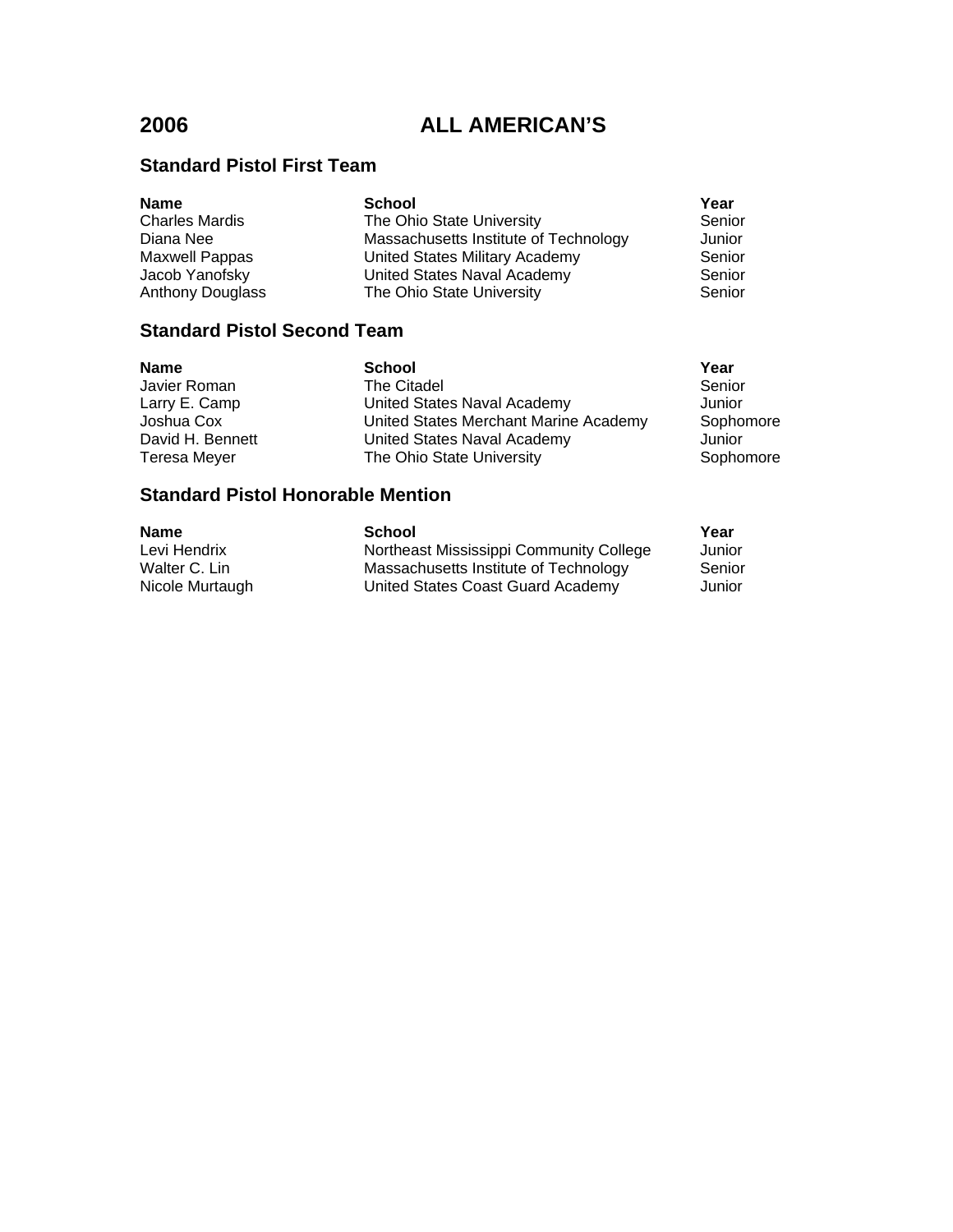## **Air Pistol First Team**

| <b>School</b>                         | Year                             |
|---------------------------------------|----------------------------------|
| The Citadel                           | Senior                           |
| <b>Garrett College</b>                | Sophor                           |
|                                       | Freshm                           |
| University of California, Irvine      | Senior                           |
| Massachusetts Institute of Technology | Junior                           |
| The Ohio State University             | Sophor                           |
| Massachusetts Institute of Technology | Junior                           |
| United Sates Military Academy         | Sophor                           |
|                                       | Johnson County Community College |

## **Air Pistol Second Team**

**Name School Year** Lindsey N. Bishop United States Military Academy Senior Tucker F. Stachitas United States Naval Academy Sophomore Maxwell Pappas United States Military Academy Senior United States Military Academy Senior Joshua Cox United States Merchant Marine Academy Sophomore Nicholas Zachman **Micholas Zachman** University of Utah **Sophomore** Sophomore Ashley Davis **No. 2. Information** University of Utah Network Senior Anthony Douglass The Ohio State University The Senior

### **Air Pistol Honorable Mention**

## **Name School Year** Kelly A. Nelan **Value Community Community Community** United States Naval Academy **Matters** Junior Sean Ragay **Sean Ragay** Golden West College **Freshmen**<br>
Levi Hendrix **Northeast Mississippi Community College** Junior Northeast Mississippi Community College Junior

Sophomore Freshmen

Sophomore

Sophomore